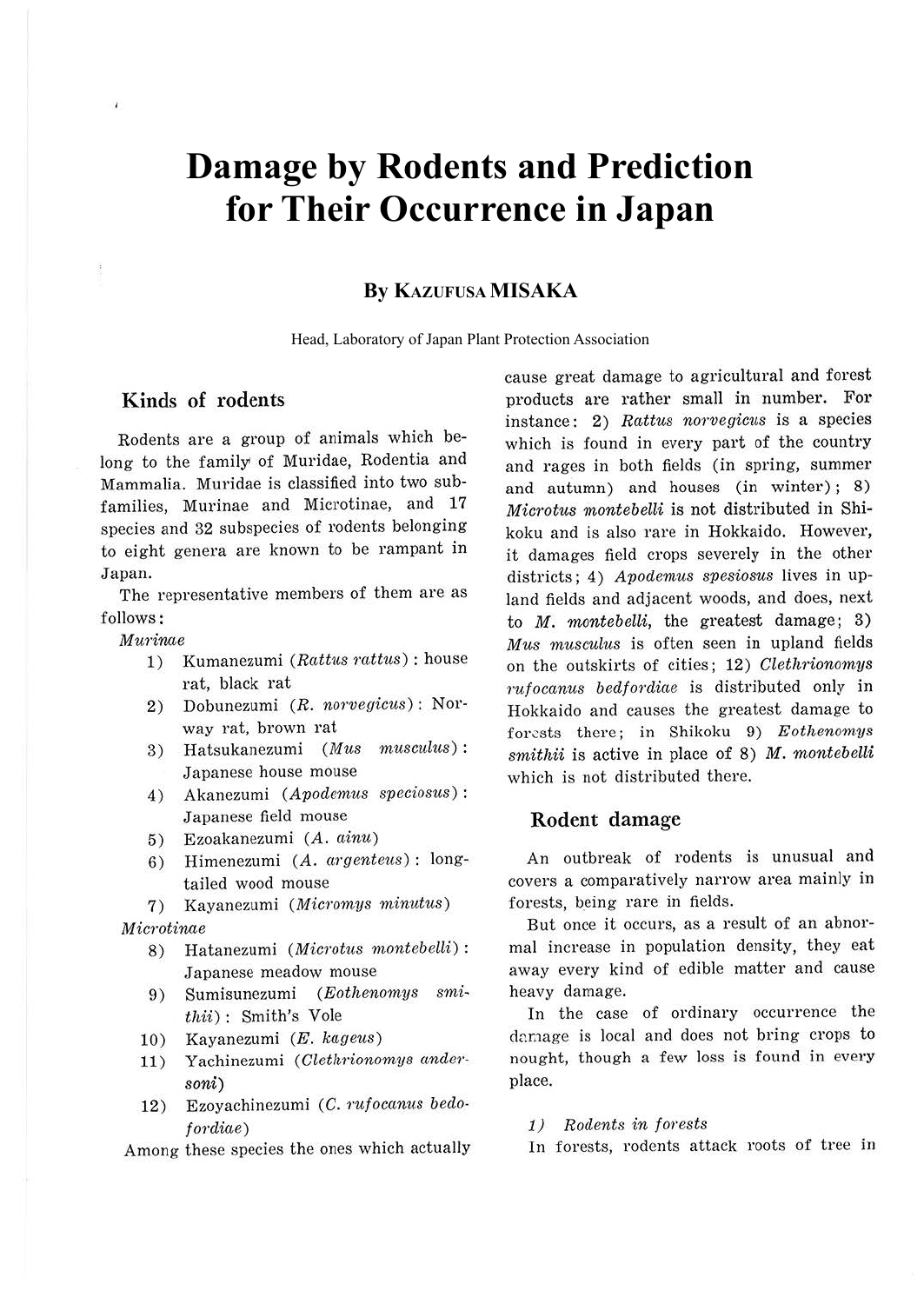the areas where the snow is light, while they gnaw trunks of trees in the areas where the snow is heavy.

They eat away the cortex of roots together with small roots, leaving stick-shaped main roots, and gnaw the bark of trees in the shape of a ring about  $1-2$  cm wide round the trunk, severely damaging the tree.

The damage is generally done in a period from late autumn to spring, but it seems to have no relation to the season in the case of an outbreak.

In many cases, rodents attack Japanese larches in Hokkaido and Japanese cypresses, pines and Japanese cedars in Honshu, Shikoku and Kyushu.

It is said that there is little damage in a forest when the population density of rodents is not more than 10 per ha, and damage is observed in Japanese cypresses when the density reaches 20 per ha, spreading to pines, larches and Japanese cedars when the density increases to 30, 40 and 50 or more, respectively.

#### *2) Rodents in fields*

The commonest rodent in fields is 8) Micro*tus 11wntebelli* and 2) *Rattus norvegicus* is also counted among the commonest ones in some areas. In fields near mountains damage is done by 4) *Apodemus speciosus* as well as the species mentioned above. The control of rodents is not necessary when the population density is not more than two to three per ha, but it is necessary if the density becomes greater.

There are various kinds of crops which show seasonal changes in fields. Damage done by rodents to field crops, therefore, is variable and different in nature from that of forests.

When the cases of great damage are examined seasonally, it is noticed that rodents migrate, seeking food, as follows:

Spring (March to May)-Damage is observed in stems and leaves of wheat and barley in the beginning of this period; potatoes. newly planted seedlings of vegetable fruits, young buds of pulse and miscellaneous cereals, and bulbs in the ground in the middle of the period; rice seedlings in nurseries, sweet potato cuttings and germinated seeds of upland rice in the last part of the period.

Summer (June to August)-Damage is frequently done to newly planted rice seedlings, soybeans planted on levees of paddy fields and potatoes. But the damage is not concentric and rather inconspicuous because there are many kinds of crops in the fields.

Autumn (September to November)-This is the harvesting season and rodents cause great damage to the crops. Rice plants in ear, especially those in early culture are concentrically attacked.

Loss is also great in pulse, potatoes, miscellaneous cereals, root vegetables and especially sweet potatoes.

In late autumn when most crops have been harvested and food for rodents decreased in fields, they eat away young buds of wheat and barley and seeds sowed in the soil.

Winter (December to February)-Owing to the lack of food in fields, the attack of rodents extends to stems and leaves of wheat, barley, rape, stored sweet potatoes, harvested rice and miscellaneous cereals. And rodents living in the fields of rice and other annual crops invade orchards, mulberry fields and meadows to seek food.

When the snowy season comes and the fields are under snow for a long period, they are active in the earth and begin to eat away roots and trunks of these perennial plants as in forests.

The population density of rodents and the rate of damage in crops, which suffer comparatively frequent damages, at the harvesting season are shown in Table 1, and changes in the rate of damage during the cultivation period are indicated in Table 2.

In these tables it is seen that rodents changing their target with the growth of plants, attack various kinds of crops and cause the greatest loss in the harvesting season.

In paddy fields the damage is conspicuous at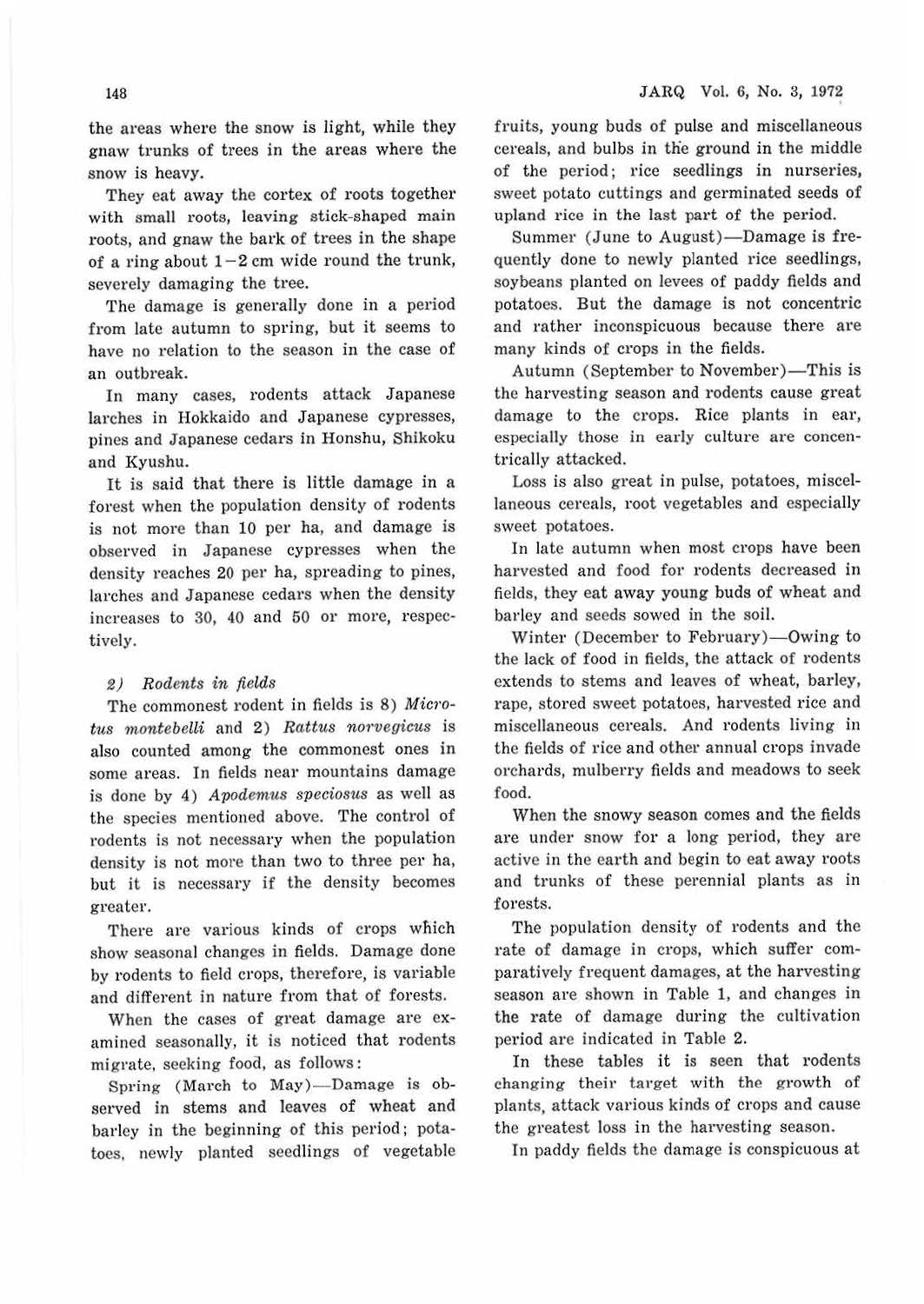| Place                          | Time of<br>examination                                                                  |               |                |                                                                                                   |                                                                                                       |
|--------------------------------|-----------------------------------------------------------------------------------------|---------------|----------------|---------------------------------------------------------------------------------------------------|-------------------------------------------------------------------------------------------------------|
|                                | September 1965                                                                          | R. n.         | 5              | 2,3                                                                                               |                                                                                                       |
| Pref.                          | September 1966                                                                          | R. n.         | 13             | 6.9                                                                                               |                                                                                                       |
|                                | October 1965                                                                            | R. n.         | 18             | 29.0                                                                                              |                                                                                                       |
| Ehime Pref.                    | November 1965                                                                           | R. n.         | 6              | 15.0                                                                                              |                                                                                                       |
|                                | December 1965                                                                           | A. s.         | 10             | 21.0                                                                                              |                                                                                                       |
| Ehime Pref.                    | October 1966                                                                            | R. n.         | 12             | 16.0                                                                                              |                                                                                                       |
| Obuse-machi,<br>Nagano Pref.   | November 1965                                                                           | M.m.          | 12             | 17.7                                                                                              |                                                                                                       |
| $\boldsymbol{\mu}$             | <b>July 1966</b>                                                                        | M.m.          | 6              |                                                                                                   |                                                                                                       |
|                                | July 1965                                                                               | A.s. M.u.     | $\overline{4}$ |                                                                                                   |                                                                                                       |
| Chiba Pref.                    | October 1966                                                                            | A. s.         | 5              |                                                                                                   |                                                                                                       |
| Hikawa-machi,<br>Shimane Pref. | March 1967                                                                              |               |                |                                                                                                   |                                                                                                       |
|                                |                                                                                         |               |                | Carrot                                                                                            | 81.3                                                                                                  |
|                                |                                                                                         |               |                |                                                                                                   | 53.3                                                                                                  |
| Shimane Pref.                  |                                                                                         |               |                | Spinach                                                                                           | 49.1                                                                                                  |
|                                |                                                                                         |               |                | Radish                                                                                            | 9.3                                                                                                   |
|                                | Honjo-shi, Akita<br>Uwakai-mura,<br>Tsushima-machi,<br>Yachimata-machi,<br>Ohara-machi, | February 1967 | M. m.          | Species and<br>population density<br>$(\text{per }10 \text{ a})$ of rodents<br>M.m. A.s. 10<br>20 | Rate of damage $(\% )$<br>$2.5 - 4.8$<br>70 (plants)<br>31 (plants)<br>$2.1 - 3.2$<br>Chinese cabbage |

Table 1. Population density of rodent and the rate of damage caused by them

R.n. : *Rattus 1w1·vegicus*  A.s.: Apodemus speciosus

M.mu.: Mus musculus

|  |  |  |  |  |  |  |  |  | Table 2. Changes in the rate of damage during the cultivation period (1967) |  |  |  |
|--|--|--|--|--|--|--|--|--|-----------------------------------------------------------------------------|--|--|--|
|--|--|--|--|--|--|--|--|--|-----------------------------------------------------------------------------|--|--|--|

| Crop         | Place and stage of crops |                      | Rate of damage (%) |
|--------------|--------------------------|----------------------|--------------------|
|              |                          | August-Booting       | 4.4                |
| Rice         | Nagano Pref.             | October-Maturing     | 3.3                |
|              |                          | November-Harvest     | 9.7                |
|              |                          | June-Tillering       | 0.6                |
|              | Akita Pref.              | September-Maturing   | 9.0                |
| Peanut       |                          | June-Germinating     | 0                  |
|              | Chiba Pref.              | August-Flowering     | 0                  |
|              |                          | October-Harvest      | $24-29$ (plants)   |
| Sweet potato |                          | July - Transplanting | 0                  |
|              | Ehime Pref.              | August-Enlarging     | 5                  |
|              |                          | November-Harvest     | $12 - 18$          |

both the early and last stages of the growing period. 2) *Rattus norvegicus* has its nest in a grassy place or at a bank near a rice field and invades the field at night.

At the early stage, the rats mainly eat rice seeds sowed in nurseries, but their invasion is prevented to some extent because of the small size of rice plants which can not sufficiently cover the invaders and the filling of the field with water.

When rice plants grow to a sufficiently large size to cover rodents, they come in the inner